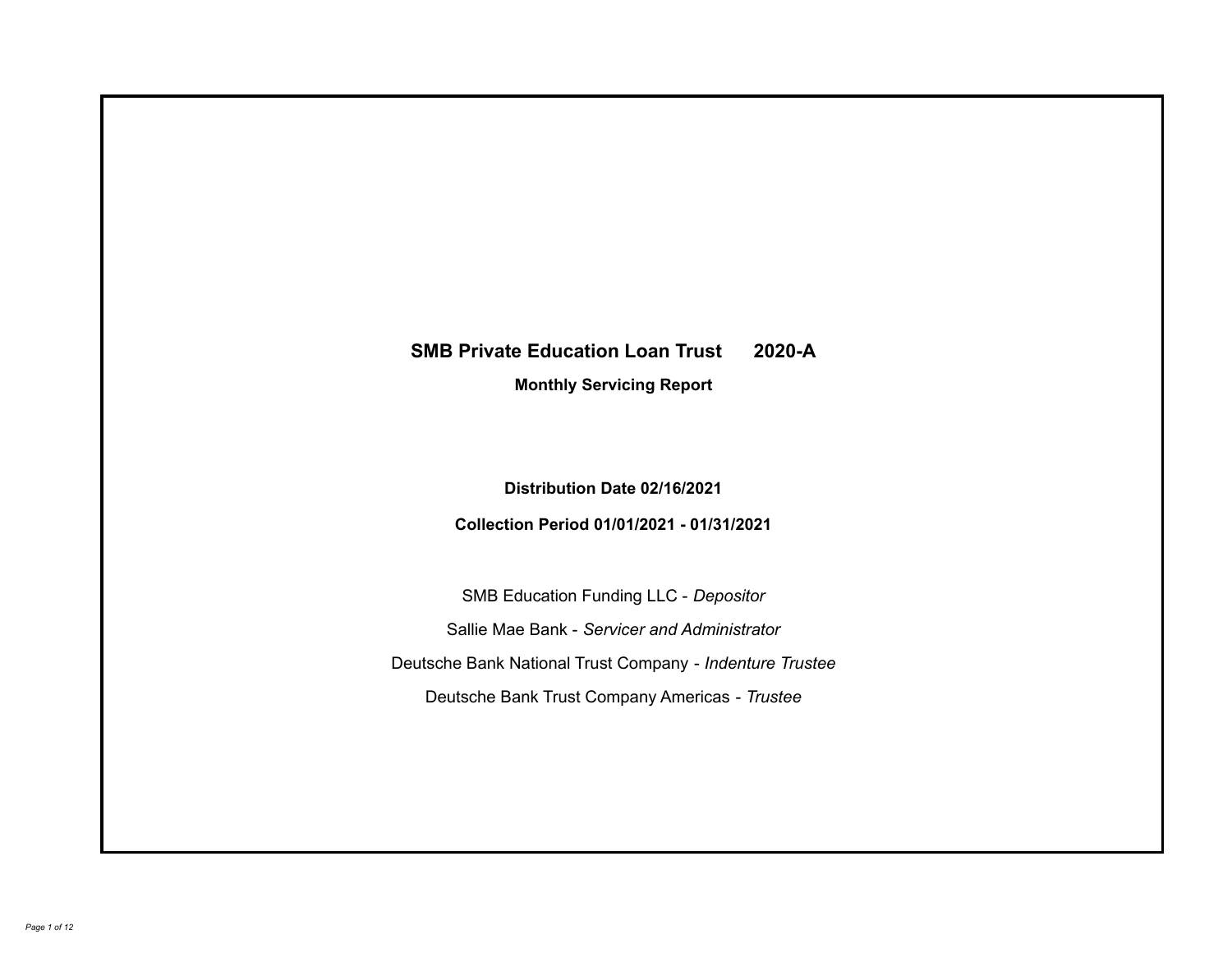A

| <b>Student Loan Portfolio Characteristics</b>                                                                             | <b>Settlement Date</b><br>02/12/2020 | 12/31/2020                                         | 01/31/2021                                         |
|---------------------------------------------------------------------------------------------------------------------------|--------------------------------------|----------------------------------------------------|----------------------------------------------------|
| <b>Principal Balance</b><br>Interest to be Capitalized Balance                                                            | \$633,058,651.76<br>43,030,628.43    | \$566,519,637.09<br>38,019,657.09                  | \$557,581,733.89<br>38,447,727.53                  |
| Pool Balance                                                                                                              | \$676,089,280.19                     | \$604,539,294.18                                   | \$596,029,461.42                                   |
| Weighted Average Coupon (WAC)<br>Weighted Average Remaining Term<br>Number of Loans<br>Number of Borrowers<br>Pool Factor | 9.38%<br>138.37<br>54,630<br>52,691  | 8.59%<br>136.23<br>49,056<br>47,389<br>0.894170802 | 8.59%<br>135.76<br>48,470<br>46,826<br>0.881583955 |
| Since Issued Total Constant Prepayment Rate (1)                                                                           |                                      | 11.04%                                             | 11.25%                                             |

| <b>Debt Securities</b> | Cusip/Isin | 01/15/2021       | 02/16/2021       |
|------------------------|------------|------------------|------------------|
| A٦                     | 78449UAA6  | \$98,229,444.90  | \$87,558,148.16  |
| A2A                    | 78449UAB4  | \$320,000,000.00 | \$320,000,000.00 |
| A2B                    | 78449UAC2  | \$50,000,000.00  | \$50,000,000.00  |
|                        | 78449UAD0  | \$47,000,000.00  | \$47,000,000.00  |

| ⌒<br>ີ | Certificates | Cusip/Isin | 01/15/2021   | 02/16/2021   |
|--------|--------------|------------|--------------|--------------|
|        | Residual     | 78449UAE8  | \$100,000.00 | \$100,000.00 |

| \$1,729,328.00 |
|----------------|
|                |
|                |
| 02/16/2021     |
|                |

| Overcollateralization Percentage       | 14.77%           | 15.35%           |
|----------------------------------------|------------------|------------------|
| Specified Overcollateralization Amount | \$151,134,823.55 | \$149,007,365.36 |
| Actual Overcollateralization Amount    | \$89,309,849.28  | \$91,471,313.26  |

(1) For additional information, see 'Since Issued CPR Methodology' found on page 11 of this report.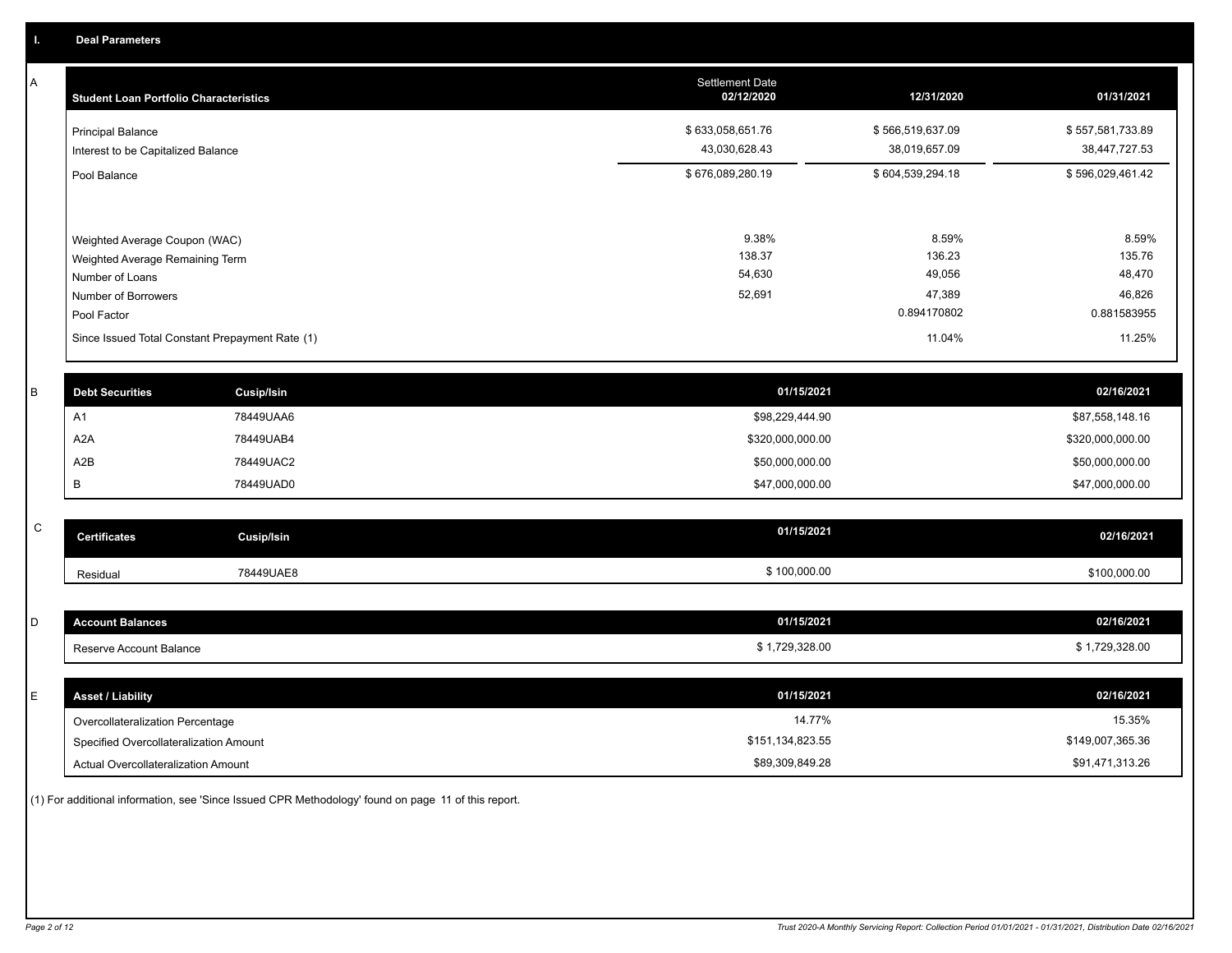| Α | <b>Student Loan Principal Receipts</b>                           |                 |
|---|------------------------------------------------------------------|-----------------|
|   | <b>Borrower Principal</b>                                        | 9,060,669.29    |
|   | <b>Consolidation Activity Principal</b>                          | 0.00            |
|   | Seller Principal Reimbursement                                   | (1,528.88)      |
|   | Servicer Principal Reimbursement                                 | 0.00            |
|   | Delinquent Principal Purchases by Servicer                       | 0.00            |
|   | <b>Other Principal Deposits</b>                                  | 92,200.99       |
|   | <b>Total Principal Receipts</b>                                  | \$9,151,341.40  |
| В | <b>Student Loan Interest Receipts</b>                            |                 |
|   | <b>Borrower Interest</b>                                         | 2,635,512.33    |
|   | <b>Consolidation Activity Interest</b>                           | 0.00            |
|   | Seller Interest Reimbursement                                    | (62.86)         |
|   | Servicer Interest Reimbursement                                  | 0.00            |
|   | Delinquent Interest Purchases by Servicer                        | 0.00            |
|   | <b>Other Interest Deposits</b>                                   | 668.57          |
|   | <b>Total Interest Receipts</b>                                   | \$2,636,118.04  |
| С | <b>Recoveries on Realized Losses</b>                             | \$61,441.32     |
| D | <b>Investment Income</b>                                         | \$326.39        |
| Е | <b>Funds Borrowed from Next Collection Period</b>                | \$0.00          |
| F | <b>Funds Repaid from Prior Collection Period</b>                 | \$0.00          |
| G | Loan Sale or Purchase Proceeds                                   | \$0.00          |
| н | Initial Deposits to Distribution Account                         | \$0.00          |
|   | <b>Excess Transferred from Other Accounts</b>                    | \$0.00          |
| J | <b>Borrower Benefit Reimbursements</b>                           | \$0.00          |
| Κ | <b>Other Deposits</b>                                            | \$0.00          |
| L | <b>Other Fees Collected</b>                                      | \$0.00          |
| М | <b>AVAILABLE FUNDS</b>                                           | \$11,849,227.15 |
| N | Non-Cash Principal Activity During Collection Period             | \$213,438.20    |
| O | Aggregate Purchased Amounts by the Depositor, Servicer or Seller | \$92,869.56     |
| P | Aggregate Loan Substitutions                                     | \$0.00          |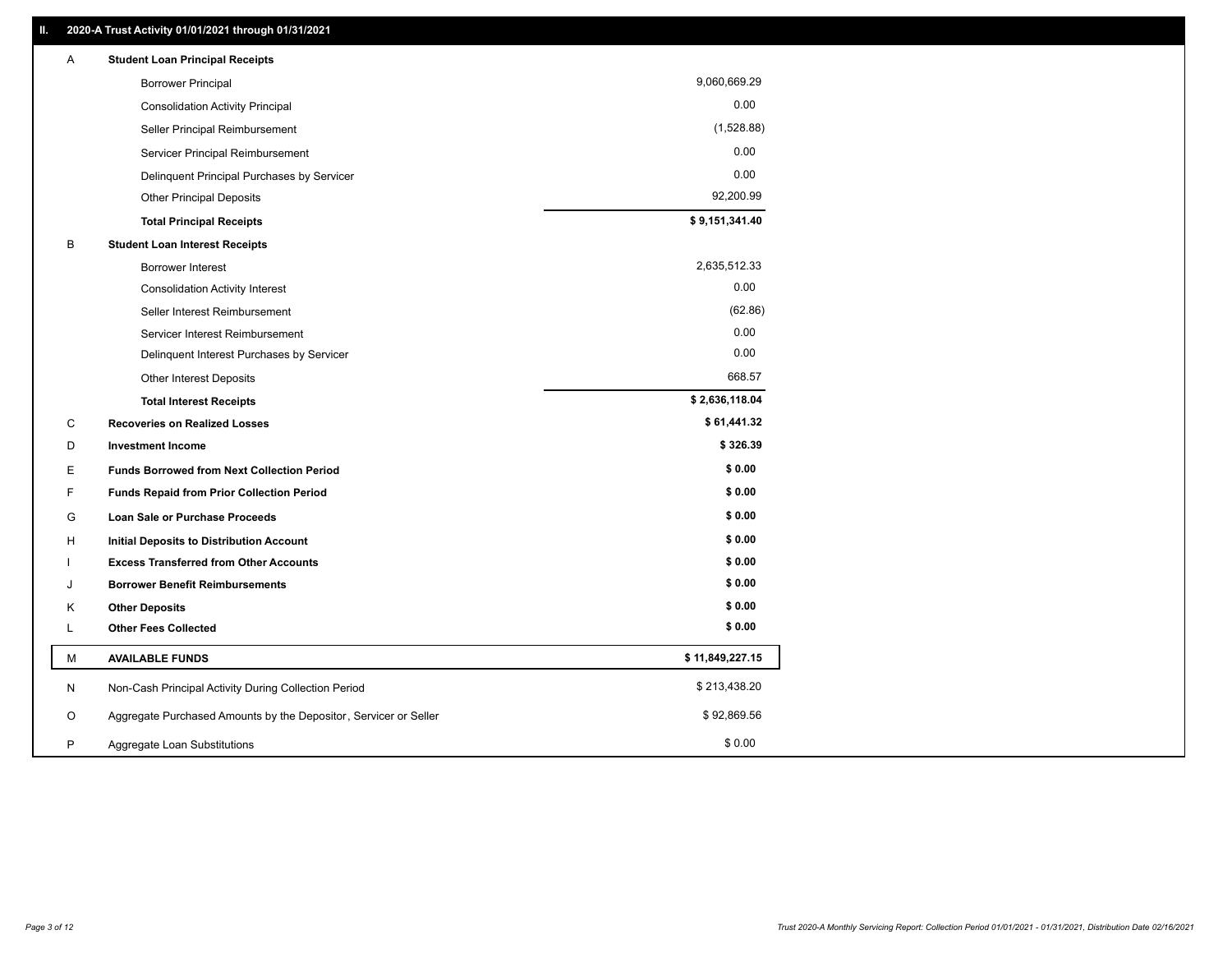|                   |                       |                          |         |                                                           | <b>Loans by Repayment Status</b> |                            |                          |         |                                                           |                |                            |
|-------------------|-----------------------|--------------------------|---------|-----------------------------------------------------------|----------------------------------|----------------------------|--------------------------|---------|-----------------------------------------------------------|----------------|----------------------------|
|                   |                       |                          |         | 01/31/2021                                                |                                  |                            |                          |         | 12/31/2020                                                |                |                            |
|                   |                       | <b>Wtd Avg</b><br>Coupon | # Loans | Principal and<br><b>Interest Accrued</b><br>to Capitalize | % of Principal                   | % of Loans in<br>Repay (1) | <b>Wtd Avg</b><br>Coupon | # Loans | Principal and<br><b>Interest Accrued</b><br>to Capitalize | % of Principal | % of Loans in<br>Repay (1) |
| INTERIM:          | IN SCHOOL             | 9.77%                    | 6,063   | \$87,343,985.85                                           | 14.654%                          | $-$ %                      | 9.76%                    | 6,542   | \$93,113,404.62                                           | 15.402%        | $-$ %                      |
|                   | GRACE                 | 9.62%                    | 1,133   | \$15,899,878.05                                           | 2.668%                           | $-$ %                      | 9.59%                    | 813     | \$11,584,277.70                                           | 1.916%         | $-$ %                      |
|                   | <b>DEFERMENT</b>      | 8.98%                    | 2,482   | \$31,422,580.02                                           | 5.272%                           | $-$ %                      | 8.98%                    | 2,451   | \$30,814,086.18                                           | 5.097%         | $-$ %                      |
| <b>REPAYMENT:</b> | <b>CURRENT</b>        | 8.25%                    | 36,517  | \$427,507,260.86                                          | 71.726%                          | 92.662%                    | 8.26%                    | 36,939  | \$434,374,383.30                                          | 71.852%        | 92.612%                    |
|                   | 31-60 DAYS DELINQUENT | 9.10%                    | 429     | \$6,041,092.66                                            | 1.014%                           | 1.309%                     | 9.22%                    | 469     | \$6,287,585.20                                            | 1.040%         | 1.341%                     |
|                   | 61-90 DAYS DELINQUENT | 8.54%                    | 189     | \$2,733,749.76                                            | 0.459%                           | 0.593%                     | 8.71%                    | 184     | \$2,576,104.54                                            | 0.426%         | 0.549%                     |
|                   | > 90 DAYS DELINQUENT  | 9.46%                    | 138     | \$2,054,154.10                                            | 0.345%                           | 0.445%                     | 9.47%                    | 165     | \$2,494,546.19                                            | 0.413%         | 0.532%                     |
|                   | <b>FORBEARANCE</b>    | 8.90%                    | 1,519   | \$23,026,760.12                                           | 3.863%                           | 4.991%                     | 8.77%                    | 1,493   | \$23,294,906.45                                           | 3.853%         | 4.967%                     |
| <b>TOTAL</b>      |                       |                          | 48,470  | \$596,029,461.42                                          | 100.00%                          | 100.00%                    |                          | 49,056  | \$604,539,294.18                                          | 100.00%        | 100.00%                    |

Percentages may not total 100% due to rounding  $\pmb{\ast}$ 

1 Loans classified in "Repayment" include any loan for which interim interest only, \$25 fixed payments or full principal and interest payments are due.

|                 |                                                                                                                              |                          |         |                                                                  | <b>Loans by Borrower Status</b> |                                |                          |         |                                                                  |                |                                |
|-----------------|------------------------------------------------------------------------------------------------------------------------------|--------------------------|---------|------------------------------------------------------------------|---------------------------------|--------------------------------|--------------------------|---------|------------------------------------------------------------------|----------------|--------------------------------|
|                 |                                                                                                                              |                          |         | 01/31/2021                                                       |                                 |                                |                          |         | 12/31/2020                                                       |                |                                |
|                 |                                                                                                                              | <b>Wtd Avg</b><br>Coupon | # Loans | <b>Principal and</b><br><b>Interest Accrued</b><br>to Capitalize | % of Principal                  | % of Loans in<br>P&I Repay (2) | <b>Wtd Avg</b><br>Coupon | # Loans | <b>Principal and</b><br><b>Interest Accrued</b><br>to Capitalize | % of Principal | % of Loans in<br>P&I Repay (2) |
| <b>INTERIM:</b> | IN SCHOOL                                                                                                                    | 9.23%                    | 12,632  | \$183,578,689.24                                                 | 30.800%                         | $-$ %                          | 9.22%                    | 13,654  | \$195,804,453.65                                                 | 32.389%        | $-$ %                          |
|                 | <b>GRACE</b>                                                                                                                 | 9.12%                    | 2,354   | \$32,793,793.40                                                  | 5.502%                          | $-$ %                          | 9.06%                    | 1,653   | \$24,362,957.18                                                  | 4.030%         | $-$ %                          |
|                 | <b>DEFERMENT</b>                                                                                                             | 8.60%                    | 4,562   | \$56,612,075.77                                                  | 9.498%                          | $-$ %                          | 8.60%                    | 4,564   | \$56,367,792.57                                                  | 9.324%         | $-$ %                          |
| P&I REPAYMENT:  | <b>CURRENT</b>                                                                                                               | 8.09%                    | 26,706  | \$290,094,158.71                                                 | 48.671%                         | 89.800%                        | 8.09%                    | 26,957  | \$294,569,054.69                                                 | 48.726%        | 89.807%                        |
|                 | 31-60 DAYS DELINQUENT                                                                                                        | 9.03%                    | 393     | \$5,499,277.94                                                   | 0.923%                          | 1.702%                         | 9.13%                    | 410     | \$5,421,849.42                                                   | 0.897%         | 1.653%                         |
|                 | 61-90 DAYS DELINQUENT                                                                                                        | 8.41%                    | 174     | \$2,518,047.85                                                   | 0.422%                          | 0.779%                         | 8.64%                    | 168     | \$2,329,205.70                                                   | 0.385%         | 0.710%                         |
|                 | > 90 DAYS DELINQUENT                                                                                                         | 9.50%                    | 130     | \$1,906,658.39                                                   | 0.320%                          | 0.590%                         | 9.48%                    | 157     | \$2,389,074.52                                                   | 0.395%         | 0.728%                         |
|                 | FORBEARANCE                                                                                                                  | 8.90%                    | 1,519   | \$23,026,760.12                                                  | 3.863%                          | 7.128%                         | 8.77%                    | 1,493   | \$23,294,906.45                                                  | 3.853%         | 7.102%                         |
| <b>TOTAL</b>    |                                                                                                                              |                          | 48,470  | \$596,029,461.42                                                 | 100.00%                         | 100.00%                        |                          | 49,056  | \$604,539,294.18                                                 | 100.00%        | 100.00%                        |
| $\star$         | Percentages may not total 100% due to rounding                                                                               |                          |         |                                                                  |                                 |                                |                          |         |                                                                  |                |                                |
|                 | 2 Loans classified in "P&I Repayment" includes only those loans for which scheduled principal and interest payments are due. |                          |         |                                                                  |                                 |                                |                          |         |                                                                  |                |                                |

To conform with company standard reporting these sections now include Princial and Interest Accrued to Capitalize .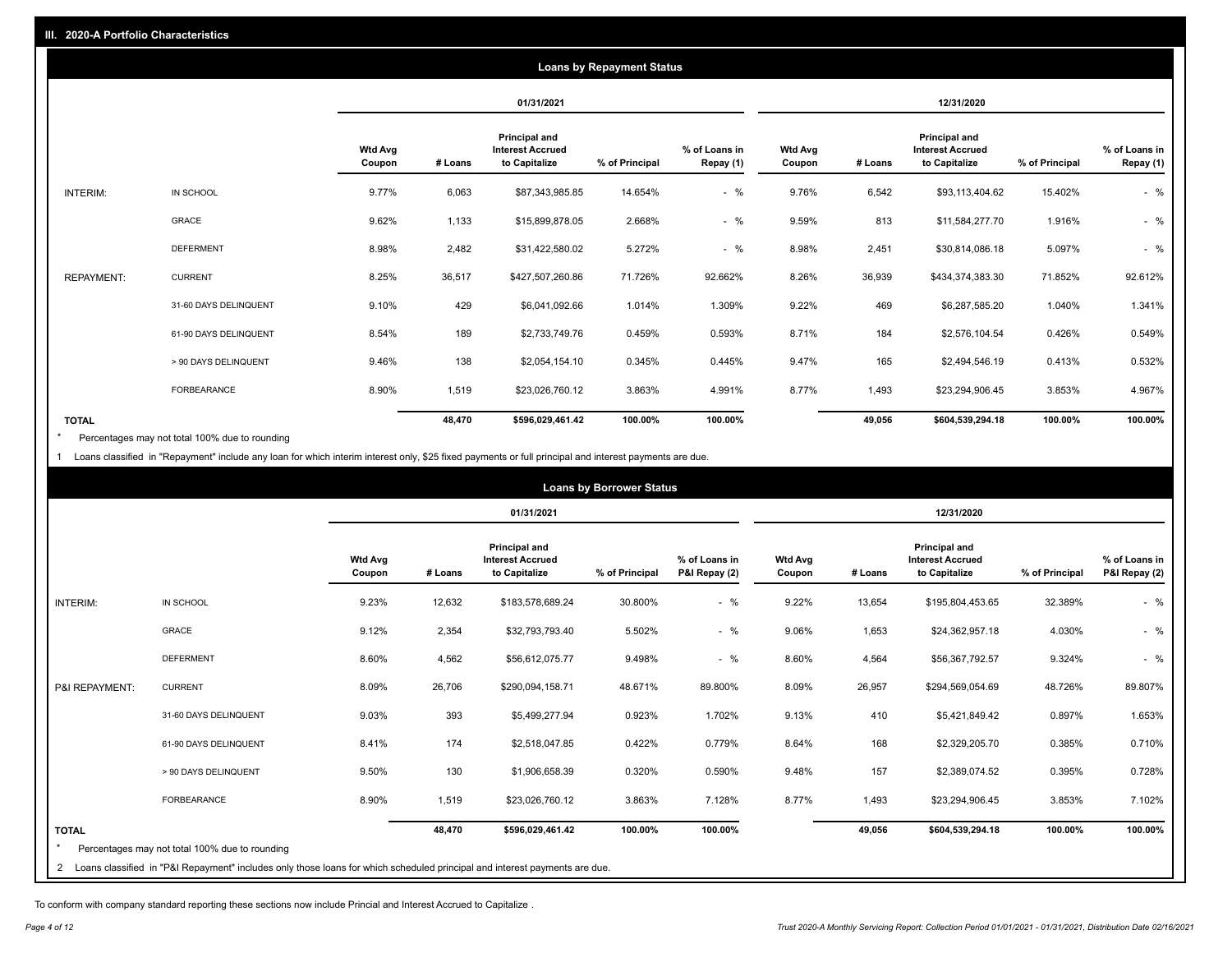|                                                                                                  | 1/31/2021        | 12/31/2020       |
|--------------------------------------------------------------------------------------------------|------------------|------------------|
| Pool Balance                                                                                     | \$596,029,461.42 | \$604,539,294.18 |
| Total # Loans                                                                                    | 48,470           | 49,056           |
| Total # Borrowers                                                                                | 46,826           | 47,389           |
| Weighted Average Coupon                                                                          | 8.59%            | 8.59%            |
| Weighted Average Remaining Term                                                                  | 135.76           | 136.23           |
| Percent of Pool - Cosigned                                                                       | 92.7%            | 92.7%            |
| Percent of Pool - Non Cosigned                                                                   | 7.3%             | 7.3%             |
| Borrower Interest Accrued for Period                                                             | \$4,061,939.29   | \$4,097,474.57   |
| Outstanding Borrower Interest Accrued                                                            | \$42,665,291.81  | \$42,203,155.67  |
| Gross Principal Realized Loss - Periodic *                                                       | \$691,418.28     | \$561,140.14     |
| Gross Principal Realized Loss - Cumulative *                                                     | \$4,520,736.50   | \$3,829,318.22   |
| Recoveries on Realized Losses - Periodic                                                         | \$61,441.32      | \$66,321.75      |
| Recoveries on Realized Losses - Cumulative                                                       | \$245,879.51     | \$184,438.19     |
| Net Losses - Periodic                                                                            | \$629,976.96     | \$494,818.39     |
| Net Losses - Cumulative                                                                          | \$4,274,856.99   | \$3,644,880.03   |
| Non-Cash Principal Activity - Capitalized Interest                                               | \$905,720.65     | \$3,619,999.61   |
| Since Issued Total Constant Prepayment Rate (CPR) (1)                                            | 11.25%           | 11.04%           |
| <b>Loan Substitutions</b>                                                                        | \$0.00           | \$0.00           |
| <b>Cumulative Loan Substitutions</b>                                                             | \$0.00           | \$0.00           |
| <b>Unpaid Servicing Fees</b>                                                                     | \$0.00           | \$0.00           |
| <b>Unpaid Administration Fees</b>                                                                | \$0.00           | \$0.00           |
| <b>Unpaid Carryover Servicing Fees</b>                                                           | \$0.00           | \$0.00           |
| Note Interest Shortfall                                                                          | \$0.00           | \$0.00           |
| Loans in Modification                                                                            | \$16,044,605.09  | \$16,004,387.38  |
| % of Loans in Modification as a % of Loans in Repayment (P&I)                                    | 5.35%            | 5.25%            |
|                                                                                                  |                  |                  |
| % Annualized Gross Principal Realized Loss - Periodic as a %<br>of Loans in Repayment (P&I) * 12 | 2.77%            | 2.21%            |
| % Gross Principal Realized Loss - Cumulative as a % of<br>Original Pool Balance                  | 0.67%            | 0.57%            |

\* In accordance with the Servicer's current policies and procedures, after September 1, 2017 loans subject to bankruptcy claims generally will not be reported as a charged- off unless and until they are delinquent for 120

(1) For additional information, see 'Since Issued CPR Methodology' found on page 11 of this report.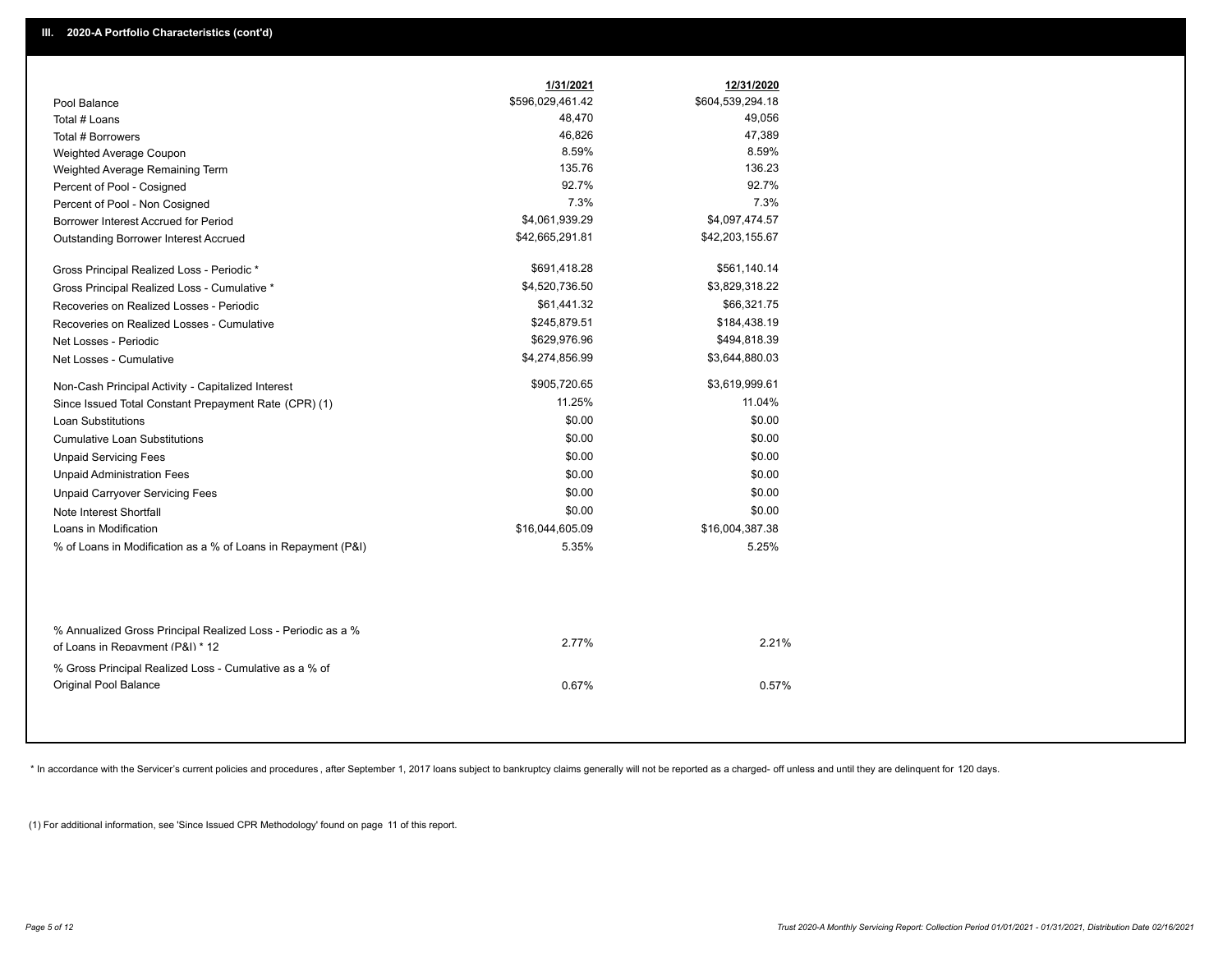## **Loan Program**

A

|                                    | Weighted<br>Average | # LOANS | <b>\$ AMOUNT</b> | $%$ *     |
|------------------------------------|---------------------|---------|------------------|-----------|
| - Smart Option Interest-Only Loans | 7.47%               | 12,294  | \$116,539,291.06 | 19.553%   |
| - Smart Option Fixed Pay Loans     | 8.63%               | 12,260  | \$185,537,790.50 | 31.129%   |
| - Smart Option Deferred Loans      | 9.01%               | 23,916  | \$293,952,379.86 | 49.318%   |
| - Other Loan Programs              | $0.00\%$            | 0       | \$0.00           | $0.000\%$ |
| <b>Total</b>                       | 8.59%               | 48,470  | \$596,029,461.42 | 100.000%  |

\* Percentages may not total 100% due to rounding

B

C

**Index Type**

|                       | Weighted<br>Average | # LOANS | <b>\$ AMOUNT</b> | % *      |
|-----------------------|---------------------|---------|------------------|----------|
| - Fixed Rate Loans    | 9.61%               | 19,997  | \$258,923,823.32 | 43.441%  |
| - LIBOR Indexed Loans | 7.81%               | 28,473  | \$337,105,638.10 | 56.559%  |
| - Other Index Rates   | $0.00\%$            | 0       | \$0.00           | 0.000%   |
| <b>Total</b>          | 8.59%               | 48,470  | \$596,029,461.42 | 100.000% |

\* Percentages may not total 100% due to rounding

# **Weighted Average Recent FICO**

| $0 - 639$            | 2,680  | \$31,220,319.39  | 5.238%   |
|----------------------|--------|------------------|----------|
| 640 - 669            | 2,746  | \$32,716,793.39  | 5.489%   |
| 670 - 699            | 5,513  | \$68,313,037.71  | 11.461%  |
| 700 - 739            | 10,761 | \$136,581,455.71 | 22.915%  |
| $740 +$              | 26,769 | \$327,193,336.00 | 54.895%  |
| $N/A$ <sub>(1)</sub> |        | \$4,519.22       | 0.001%   |
| <b>Total</b>         | 48,470 | \$596,029,461.42 | 100.000% |
|                      |        |                  |          |

To conform with company standard reporting these sections now include Princial and Interest Accrued to Capitalize .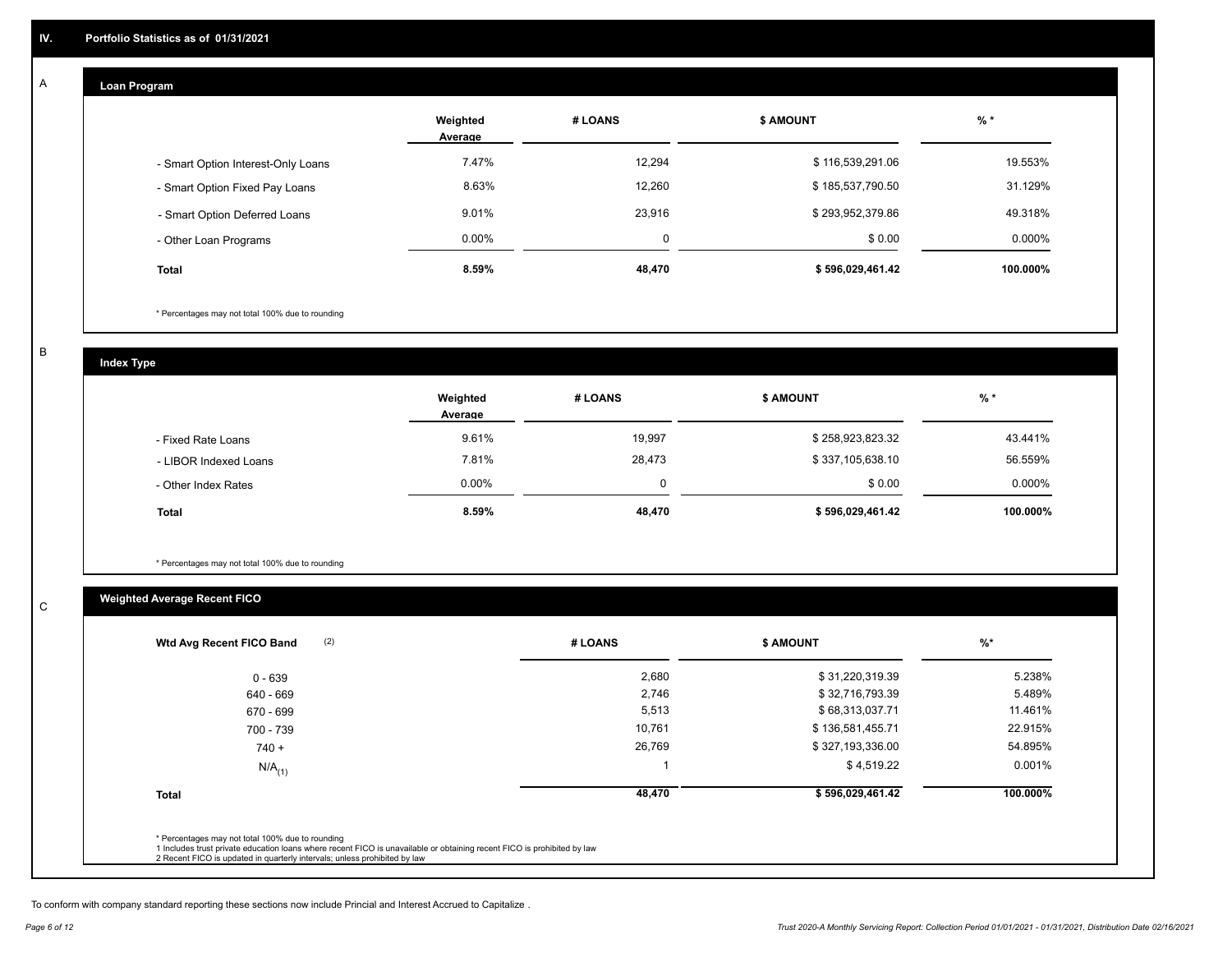| V. |       | 2020-A Reserve Account and Principal Distribution Calculations                       |                  |  |
|----|-------|--------------------------------------------------------------------------------------|------------------|--|
| А. |       | <b>Reserve Account</b>                                                               |                  |  |
|    |       | Specified Reserve Account Balance                                                    | \$1,729,328.00   |  |
|    |       | <b>Actual Reserve Account Balance</b>                                                | \$1,729,328.00   |  |
| В. |       | <b>Principal Distribution Amount</b>                                                 |                  |  |
|    | i.    | Class A Notes Outstanding                                                            | \$468,229,444.90 |  |
|    | ii.   | Pool Balance                                                                         | \$596,029,461.42 |  |
|    | iii.  | First Priority Principal Distribution Amount (i - ii)                                | \$0.00           |  |
|    | iv.   | Class A and B Notes Outstanding                                                      | \$515,229,444.90 |  |
|    | v.    | First Priority Principal Distribution Amount                                         | \$0.00           |  |
|    | vi.   | Pool Balance                                                                         | \$596,029,461.42 |  |
|    | vii.  | Specified Overcollateralization Amount                                               | \$149,007,365.36 |  |
|    | viii. | Regular Principal Distribution Amount (if (iv > 0, (iv - v) - (vi - vii))            | \$68,207,348.84  |  |
|    | ix.   | Pool Balance                                                                         | \$596,029,461.42 |  |
|    | х.    | 10% of Initial Pool Balance                                                          | \$67,608,928.02  |  |
|    | xi.   | First Priority Principal Distribution Amount                                         | \$0.00           |  |
|    | xii.  | Regular Principal Distribution Amount                                                | \$68,207,348.84  |  |
|    | xiii. | Available Funds (after payment of waterfall items A through I)                       | \$0.00           |  |
|    |       | xiv. Additional Principal Distribution Amount (if(vi <= x,min(xiii, vi - xi - xii))) | \$0.00           |  |
|    |       |                                                                                      |                  |  |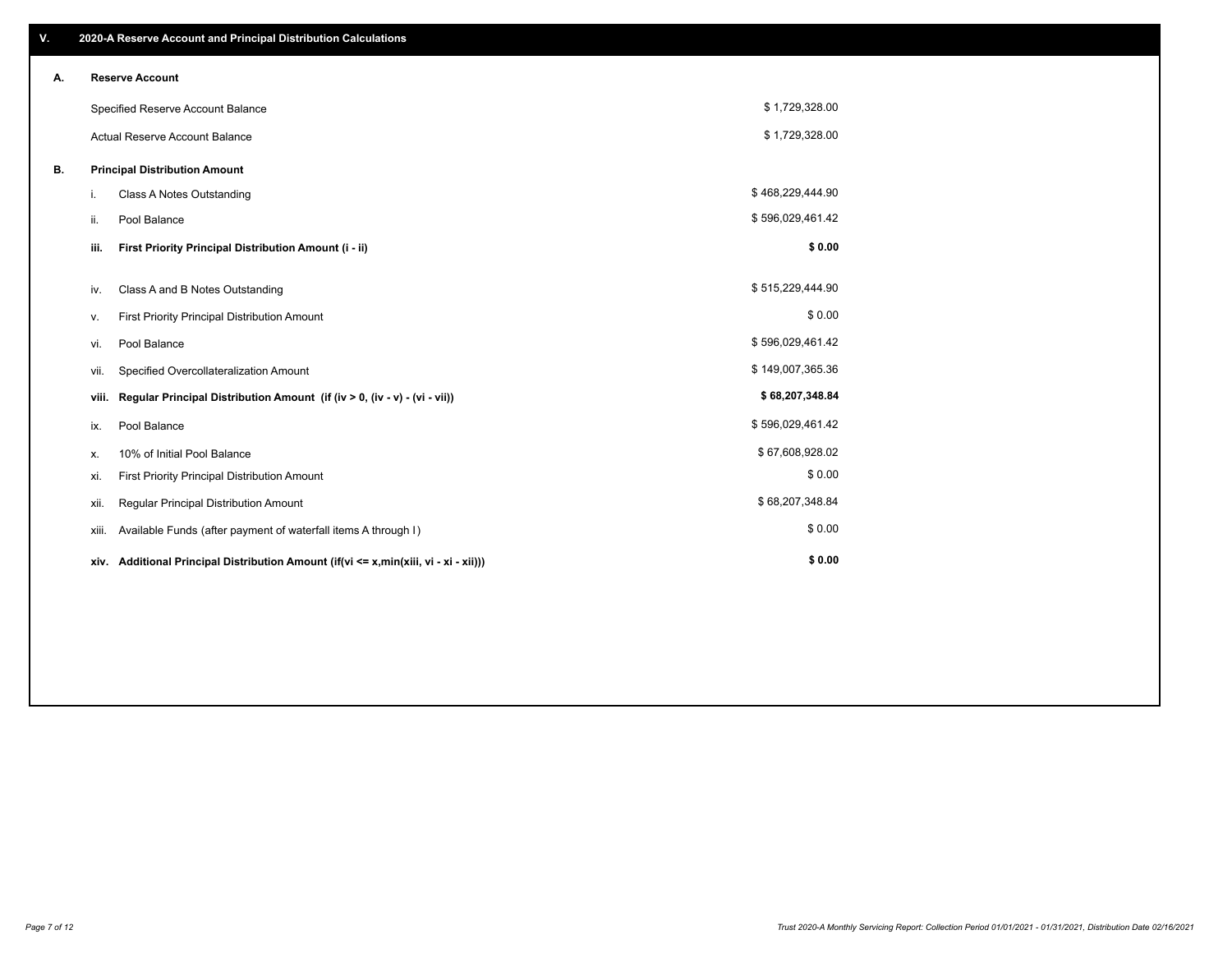|    |                                                         | Paid            | <b>Funds Balance</b> |
|----|---------------------------------------------------------|-----------------|----------------------|
|    | <b>Total Available Funds</b>                            |                 | \$11,849,227.15      |
| A  | <b>Trustee Fees</b>                                     | \$0.00          | \$11,849,227.15      |
| В  | <b>Servicing Fees</b>                                   | \$377,679.76    | \$11,471,547.39      |
| C  | i. Administration Fees                                  | \$8,333.00      | \$11,463,214.39      |
|    | ii. Unreimbursed Administrator Advances plus any Unpaid | \$0.00          | \$11,463,214.39      |
| D  | Class A Noteholders Interest Distribution Amount        | \$674,417.65    | \$10,788,796.74      |
| E. | First Priority Principal Payment                        | \$0.00          | \$10,788,796.74      |
| F. | Class B Noteholders Interest Distribution Amount        | \$117,500.00    | \$10,671,296.74      |
| G  | <b>Reinstatement Reserve Account</b>                    | \$0.00          | \$10,671,296.74      |
| H  | Regular Principal Distribution                          | \$10,671,296.74 | \$0.00               |
|    | <b>Carryover Servicing Fees</b>                         | \$0.00          | \$0.00               |
| J  | Additional Principal Distribution Amount                | \$0.00          | \$0.00               |
| Κ  | Unpaid Expenses of Trustee                              | \$0.00          | \$0.00               |
| L  | Unpaid Expenses of Administrator                        | \$0.00          | \$0.00               |
| М  | Remaining Funds to the Residual Certificateholders      | \$0.00          | \$0.00               |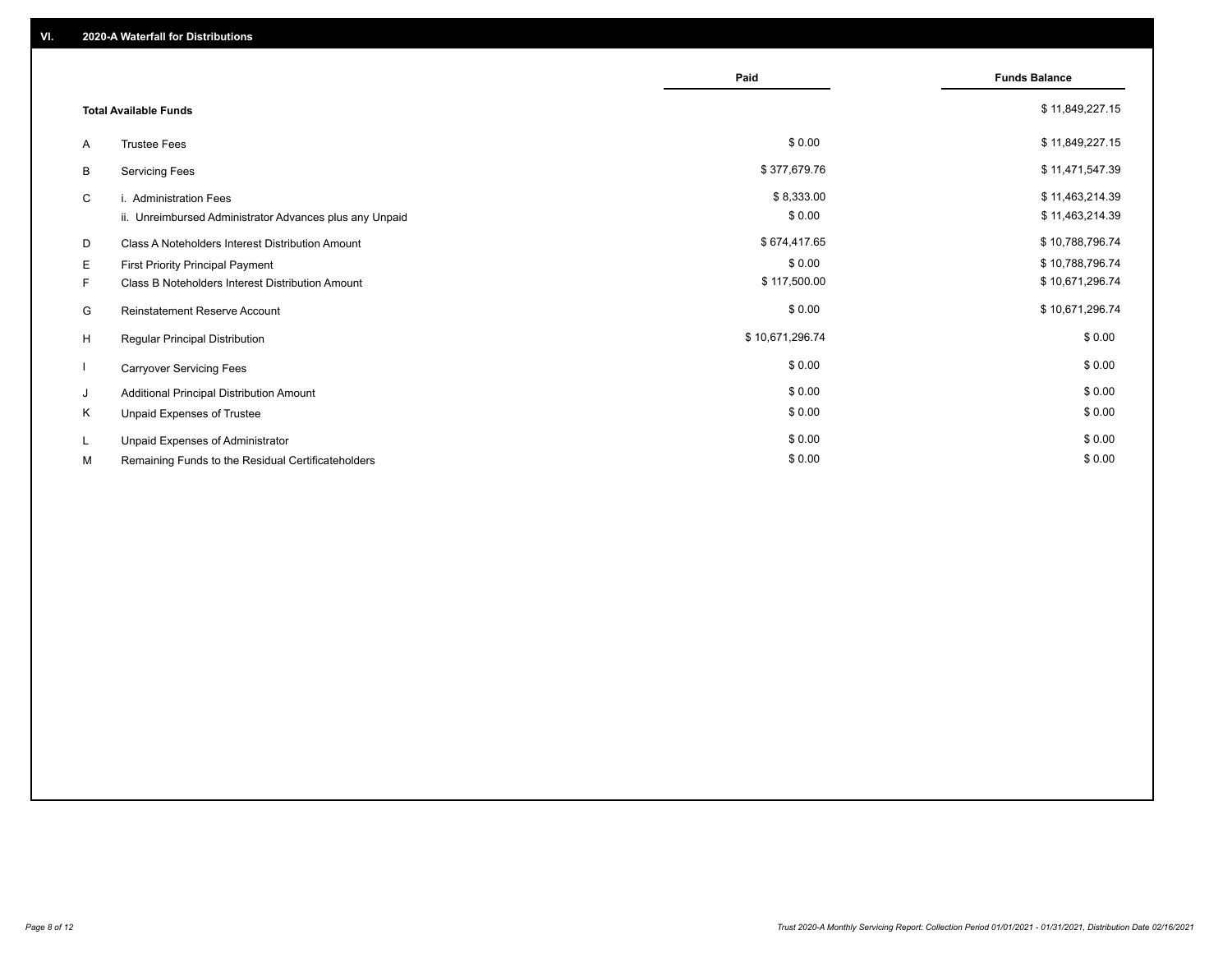| <b>Distribution Amounts</b>                                |                         |                         |                         |
|------------------------------------------------------------|-------------------------|-------------------------|-------------------------|
|                                                            | A <sub>1</sub>          | A <sub>2</sub> A        | A <sub>2</sub> B        |
| Cusip/Isin                                                 | 78449UAA6               | 78449UAB4               | 78449UAC2               |
| <b>Beginning Balance</b>                                   | \$98,229,444.90         | \$320,000,000.00        | \$50,000,000.00         |
| Index                                                      | <b>LIBOR</b>            | <b>FIXED</b>            | <b>LIBOR</b>            |
| Spread/Fixed Rate                                          | 0.30%                   | 2.23%                   | 0.83%                   |
| Record Date (Days Prior to Distribution)                   | 1 NEW YORK BUSINESS DAY | 1 NEW YORK BUSINESS DAY | 1 NEW YORK BUSINESS DAY |
| <b>Accrual Period Begin</b>                                | 1/15/2021               | 1/15/2021               | 1/15/2021               |
| <b>Accrual Period End</b>                                  | 2/16/2021               | 2/15/2021               | 2/16/2021               |
| Daycount Fraction                                          | 0.08888889              | 0.08333333              | 0.08888889              |
| Interest Rate*                                             | 0.42650%                | 2.23000%                | 0.95650%                |
| <b>Accrued Interest Factor</b>                             | 0.000379111             | 0.001858333             | 0.000850222             |
| <b>Current Interest Due</b>                                | \$37,239.87             | \$594,666.67            | \$42,511.11             |
| Interest Shortfall from Prior Period Plus Accrued Interest | $\mathsf{\$}$ -         | $\mathsf{\$}$ -         | $\mathsf{\$}$ -         |
| <b>Total Interest Due</b>                                  | \$37,239.87             | \$594,666.67            | \$42,511.11             |
| <b>Interest Paid</b>                                       | \$37,239.87             | \$594,666.67            | \$42,511.11             |
| <b>Interest Shortfall</b>                                  | $\mathsf{\$}$ -         | $\mathsf{\$}$ -         | $\mathsf{\$}$ -         |
| <b>Principal Paid</b>                                      | \$10,671,296.74         | $\mathsf{\$}$ -         | $$ -$                   |
| <b>Ending Principal Balance</b>                            | \$87,558,148.16         | \$320,000,000.00        | \$50,000,000.00         |
| Paydown Factor                                             | 0.048727382             | 0.000000000             | 0.000000000             |
| <b>Ending Balance Factor</b>                               | 0.399808896             | 1.000000000             | 1.000000000             |

\* Pay rates for Current Distribution. For the interest rates applicable to the next distribution date, please see https://www.salliemae.com/about/investors/data/SMBabrate.txt.

**VII. 2020-A Distributions**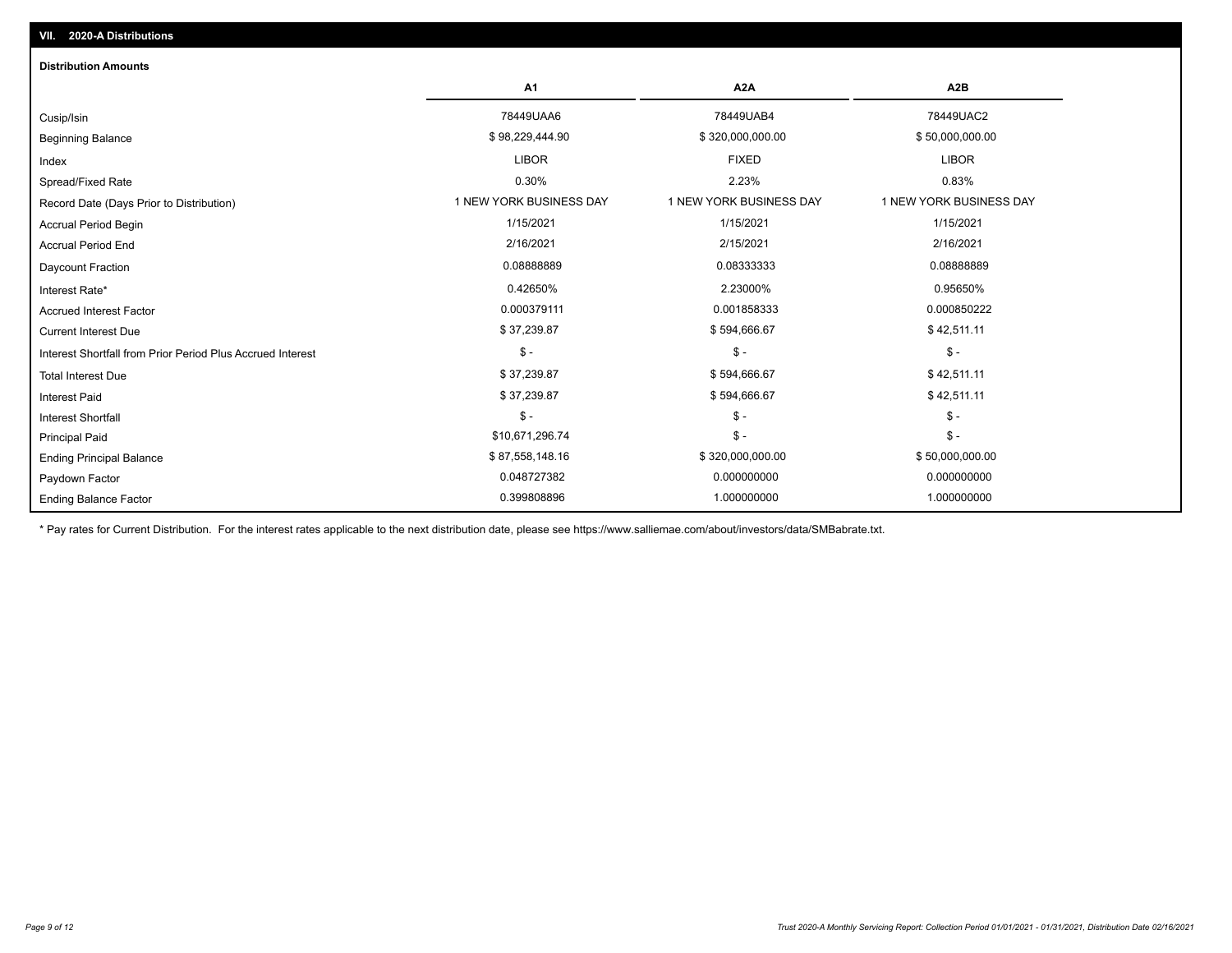| VII. 2020-A Distributions                                  |                         |
|------------------------------------------------------------|-------------------------|
| <b>Distribution Amounts</b>                                |                         |
|                                                            | в                       |
| Cusip/Isin                                                 | 78449UAD0               |
| <b>Beginning Balance</b>                                   | \$47,000,000.00         |
| Index                                                      | <b>FIXED</b>            |
| Spread/Fixed Rate                                          | 3.00%                   |
| Record Date (Days Prior to Distribution)                   | 1 NEW YORK BUSINESS DAY |
| Accrual Period Begin                                       | 1/15/2021               |
| <b>Accrual Period End</b>                                  | 2/15/2021               |
| Daycount Fraction                                          | 0.08333333              |
| Interest Rate*                                             | 3.00000%                |
| <b>Accrued Interest Factor</b>                             | 0.002500000             |
| <b>Current Interest Due</b>                                | \$117,500.00            |
| Interest Shortfall from Prior Period Plus Accrued Interest | $\mathsf{\$}$ -         |
| <b>Total Interest Due</b>                                  | \$117,500.00            |
| <b>Interest Paid</b>                                       | \$117,500.00            |
| Interest Shortfall                                         | $\mathsf{\$}$ -         |
| <b>Principal Paid</b>                                      | $\frac{1}{2}$           |
| <b>Ending Principal Balance</b>                            | \$47,000,000.00         |
| Paydown Factor                                             | 0.000000000             |
| <b>Ending Balance Factor</b>                               | 1.000000000             |

\* Pay rates for Current Distribution. For the interest rates applicable to the next distribution date, please see https://www.salliemae.com/about/investors/data/SMBabrate.txt.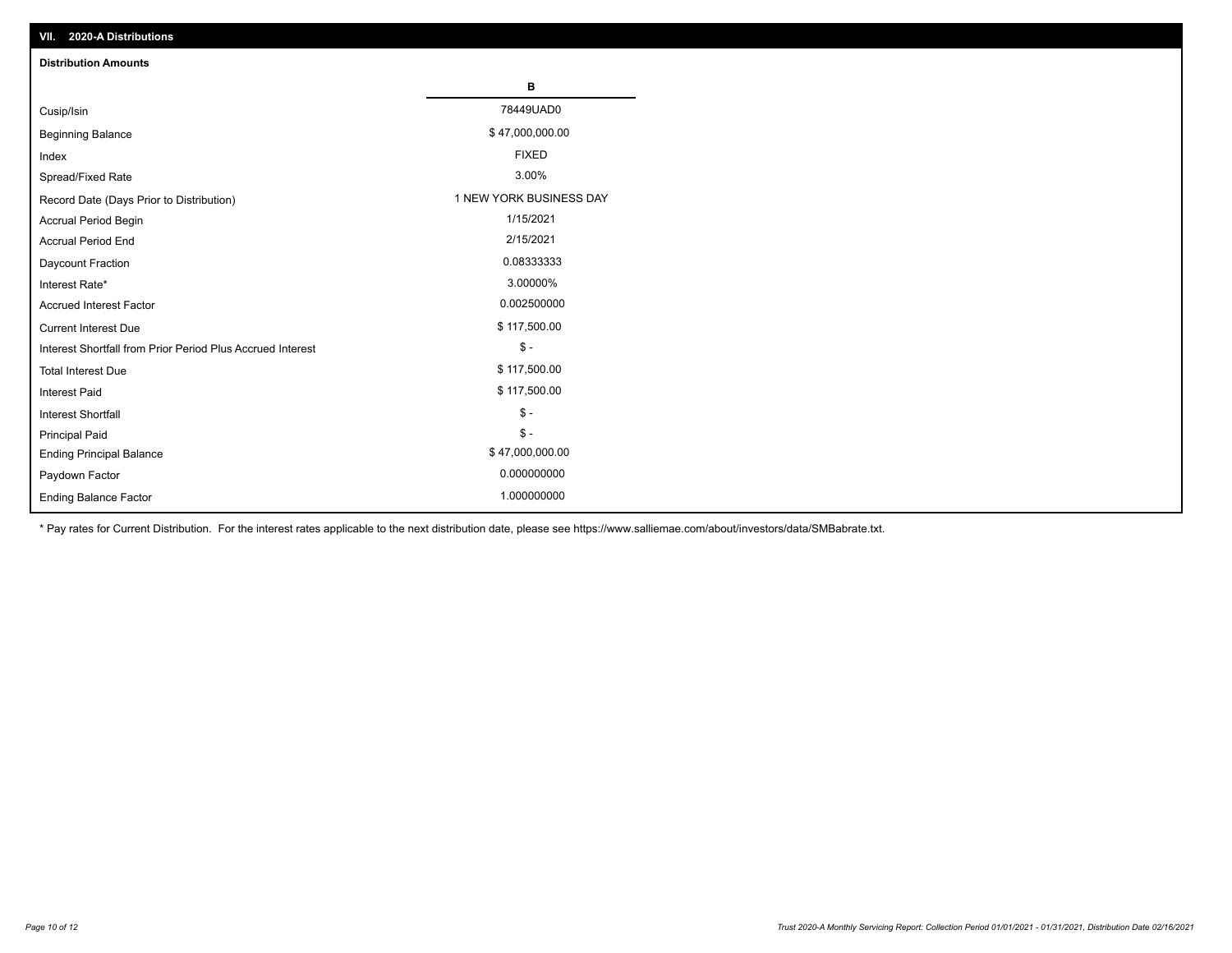#### **Since Issued Total CPR**

$$
\text{total CPR} = 1 - \left(\frac{APB}{PPB}\right)^{\left(\frac{12}{MSC}\right)}
$$

APB = Actual period-end Pool Balance PPB = Projected period-end Pool Balance assuming no prepayments and no defaults Pool Balance = Sum(Principal Balance + Interest Accrued to Capitalize Balance) MSC = Months Since Cut-Off

#### **Since-Issued Total Constant Prepayment Rate (CPR)**

Since-Issued Total CPR measures prepayments, both voluntary and involuntary, for a trust student loan pool over the life of a transaction. For each trust distribution, the actual month-end pool balance is compared against a month-end pool balance originally projected at issuance assuming no prepayments and defaults. For purposes of Since- Issued Total CPR calculations, projected period end pool balance assumes in-school status loans have up to a six month grace period before moving to repayment, grace status loans remain in grace status until their status end date and then to move to full principal and interest repayment, loans subject to interim interest or fixed payments during their in-school and grace period continue paying interim interest or fixed payments until full